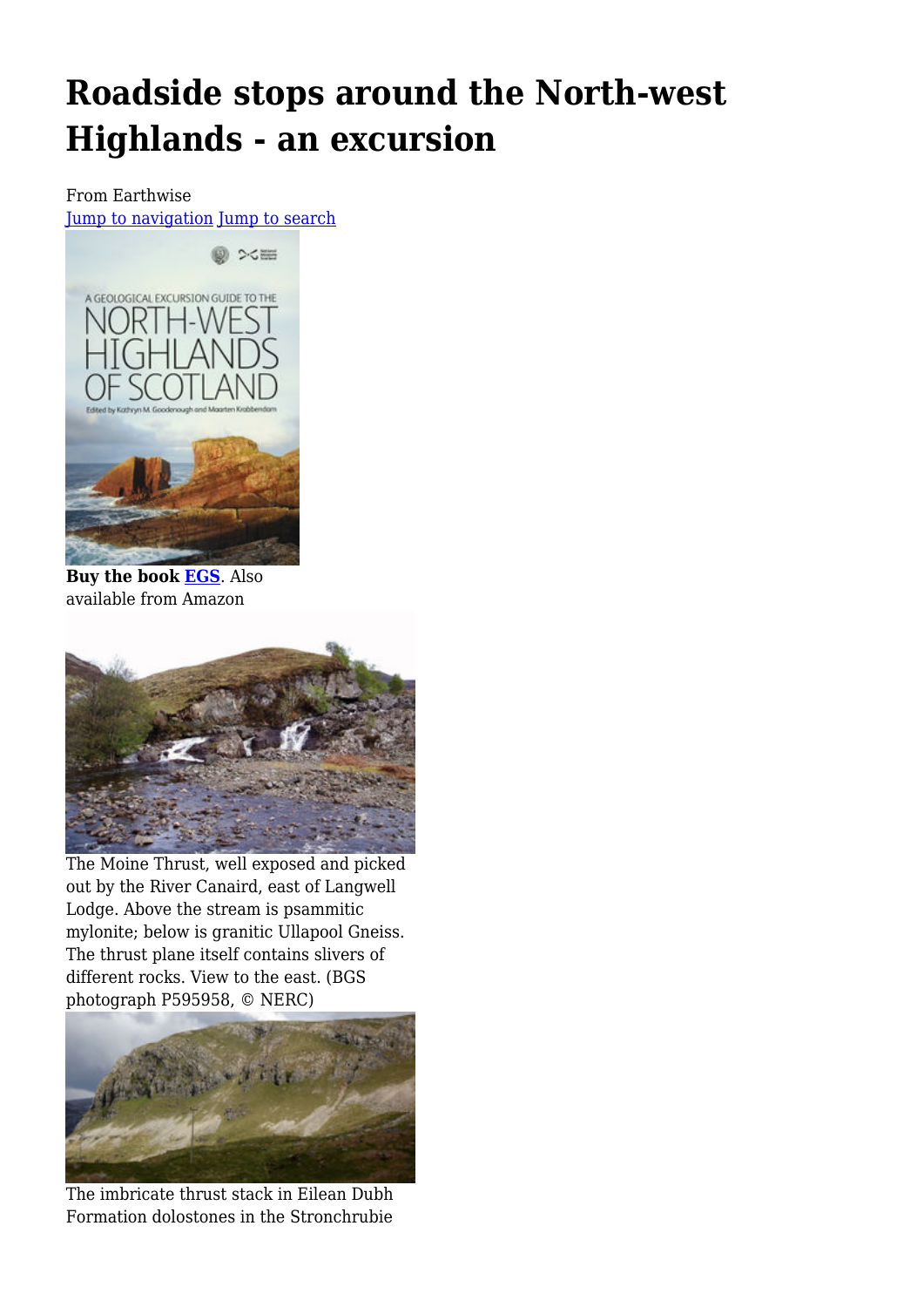cliffs, viewed from the lay-by to the southwest. (BGS photograph P667674, © NERC)



The double unconformity on View southwards from the north side the northfacing slopes of Beinn Garbh, of Loch Assynt. (BGS Photograph with Loch Assynt in the foreground. P527482, © NERC)



The Glencoul Thrust from Unapool. Lewisian gneiss, characterised by rather hummocky topography, forms the upper slopes of the hill; this has been thrust over the Eriboll Formation quartz arenites that form the prominent cliff line. (BGS photograph P500377, © NERC) [File:EGS NWH FIG](http://earthwise.bgs.ac.uk/index.php?title=Special:Upload&wpDestFile=EGS_NWH_FIG_115.jpg)

#### [115.jpg](http://earthwise.bgs.ac.uk/index.php?title=Special:Upload&wpDestFile=EGS_NWH_FIG_115.jpg)

Road cuttings in the Rhiconich Terrane of the Lewisian Gneiss Complex, showing grey tonalitic gneisses cut by black Scourie Dykes and pink Laxfordian granite. (Photograph: © K. M. Goodenough)

#### **By Maarten Krabbendam**

**Excursion 16 from: Goodenough, Kathryn M. and Krabbendam, Maartin (Editors) [A](http://earthwise.bgs.ac.uk/index.php/Geological_excursion_guide_to_the_North-west_Highlands_of_Scotland) [geological excursion guide to the North-west Highlands of Scotland](http://earthwise.bgs.ac.uk/index.php/Geological_excursion_guide_to_the_North-west_Highlands_of_Scotland). Edinburgh : Edinburgh Geological Society in association with NMS Enterprises Limited, 2011.**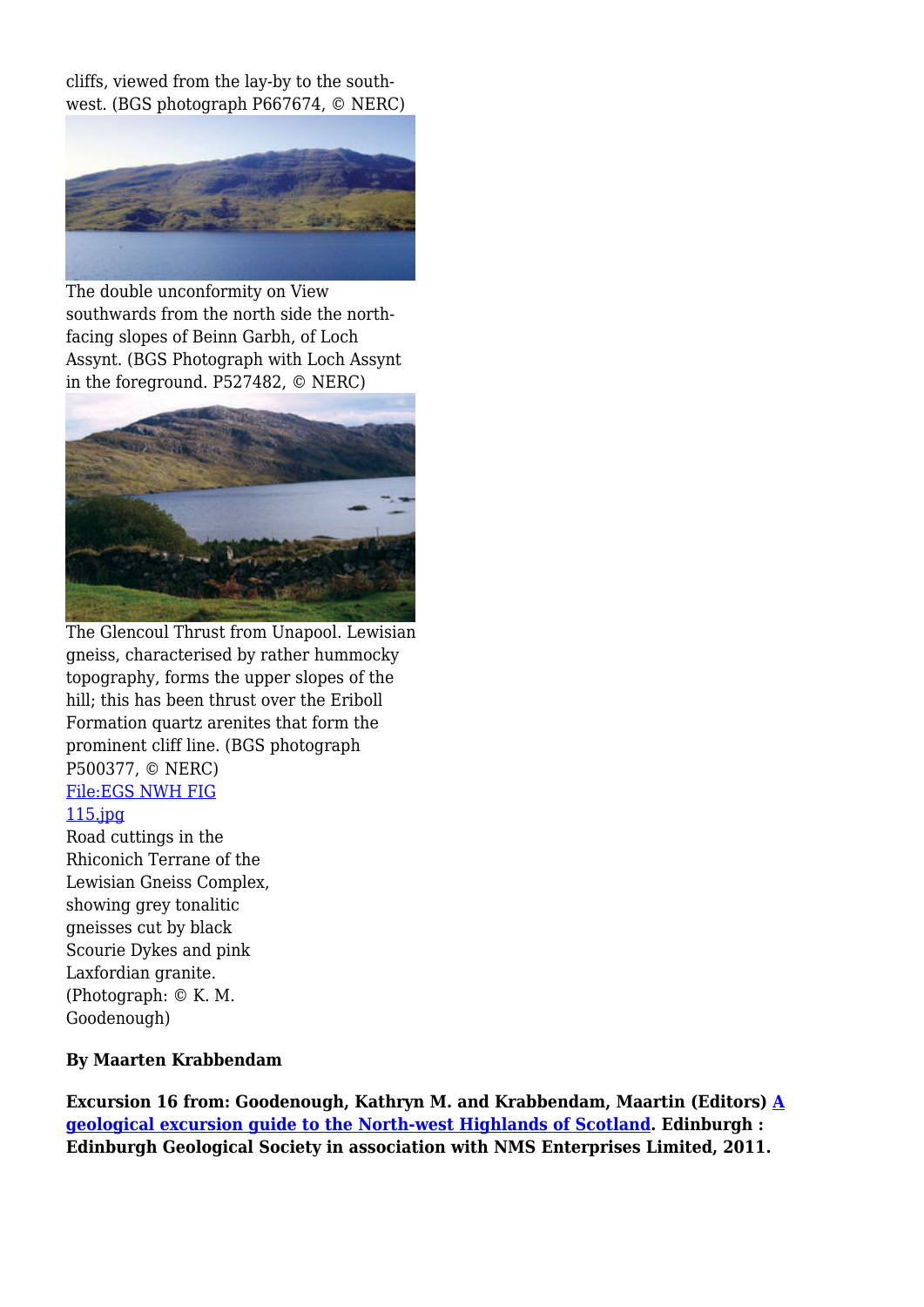| <b>Purpose</b>            | This excursion provides details of a number of individual, roadside stops which do not<br>fall easily into any one excursion, but which nonetheless are of significant interest<br>geologically. These localities could be visited in a single day's road trip, or many of<br>them could be taken in whilst driving to or from the main excursions. Roadside<br>localities which fall in the main excursions, but which could also be visited as part of a<br>road trip across the area, are mentioned briefly. These localities do not provide a full<br>overview of the geology of the area, and for those with only a day to spare, the first<br>halves of Excursions 1 and 6 are more suitable as an introduction. |
|---------------------------|------------------------------------------------------------------------------------------------------------------------------------------------------------------------------------------------------------------------------------------------------------------------------------------------------------------------------------------------------------------------------------------------------------------------------------------------------------------------------------------------------------------------------------------------------------------------------------------------------------------------------------------------------------------------------------------------------------------------|
| <b>Aspects</b><br>covered | Classic exposures in the Lewisian Gneiss Complex, the Cambro-Ordovician succession,<br>and the Moine Thrust Zone.                                                                                                                                                                                                                                                                                                                                                                                                                                                                                                                                                                                                      |
| <b>Maps</b>               | OS: 1:50,000 Landranger sheet 15 Loch Assynt and 9 Cape Wrath. BGS: 1:50,000<br>special sheet, Assynt district and 1:50,000 sheet 101E, Ullapool.                                                                                                                                                                                                                                                                                                                                                                                                                                                                                                                                                                      |
| <b>Terrain</b>            | These outcrops are all close to the road.                                                                                                                                                                                                                                                                                                                                                                                                                                                                                                                                                                                                                                                                              |
| <b>Time</b>               | Most of these localities would take less than an hour to visit. They could be treated as<br>an excursion on their own and visited as part of a day's road trip.                                                                                                                                                                                                                                                                                                                                                                                                                                                                                                                                                        |
| <b>Access</b>             | There are no access constraints for this excursion, although great care should be<br>taken at roadside stops.                                                                                                                                                                                                                                                                                                                                                                                                                                                                                                                                                                                                          |
| $\Box$                    |                                                                                                                                                                                                                                                                                                                                                                                                                                                                                                                                                                                                                                                                                                                        |

### **Contents**

- [1](#page--1-0) [Introduction](#page--1-0)
- [2](#Locality_16.2_Moine_mylonites._.5BNC_169_056.5D) [Locality 16.2 Moine mylonites. \[NC 169 056\]](#Locality_16.2_Moine_mylonites._.5BNC_169_056.5D)
- [3](#Locality_16.3_Elphin:_extensional_faults_above_the_Sole_Thrust._.5BNC_208_104.5D) [Locality 16.3 Elphin: extensional faults above the Sole Thrust. \[NC 208 104\]](#Locality_16.3_Elphin:_extensional_faults_above_the_Sole_Thrust._.5BNC_208_104.5D)
- [4](#Locality_16.4_Allt_a.E2.80.99Mhuillin_Quarry._.5BNC_287_096.5D) [Locality 16.4 Allt a'Mhuillin Quarry. \[NC 287 096\]](#Locality_16.4_Allt_a.E2.80.99Mhuillin_Quarry._.5BNC_287_096.5D)
- [5](#Locality_16.5_Loch_Awe_Quarry._.5BNC_250_157.5D) [Locality 16.5 Loch Awe Quarry. \[NC 250 157\]](#Locality_16.5_Loch_Awe_Quarry._.5BNC_250_157.5D)
- [6](#Locality_16.6_Stronchrubie_cliffs._.5BNC_248_200.5D) [Locality 16.6 Stronchrubie cliffs. \[NC 248 200\]](#Locality_16.6_Stronchrubie_cliffs._.5BNC_248_200.5D)
- [7](#Locality_16.7_Peach_and_Horne_Monument_at_Inchnadamph._.5BNC_248_222.5D) [Locality 16.7 Peach and Horne Monument at Inchnadamph. \[NC 248 222\]](#Locality_16.7_Peach_and_Horne_Monument_at_Inchnadamph._.5BNC_248_222.5D)
- [8](#Locality_16.8_Loch_Assynt_to_Skiag_Bridge_section._.5BNC_210_250.5D_to_.5BNC_240_240.5D) [Locality 16.8 Loch Assynt to Skiag Bridge section. \[NC 210 250\] to \[NC 240 240\]](#Locality_16.8_Loch_Assynt_to_Skiag_Bridge_section._.5BNC_210_250.5D_to_.5BNC_240_240.5D)
- [9](#Locality_16.9_Cnoc_Breac:_viewpoint_for_the_double_unconformity._.5BNC_234_248.5D) [Locality 16.9 Cnoc Breac: viewpoint for the double unconformity. \[NC 234 248\]](#Locality_16.9_Cnoc_Breac:_viewpoint_for_the_double_unconformity._.5BNC_234_248.5D)
- [10](#Locality_16.10_Loch_Glencoul._.5BNC_236_321.5D) [Locality 16.10 Loch Glencoul. \[NC 236 321\]](#Locality_16.10_Loch_Glencoul._.5BNC_236_321.5D)
- [11](#Locality_16.11_Loch_na_Fiacaill_.E2.80.93_the_.E2.80.98multicoloured_rock_stop.E2.80.99._.5BNC_232_486.5D) [Locality 16.11 Loch na Fiacaill the 'multicoloured rock stop'. \[NC 232 486\]](#Locality_16.11_Loch_na_Fiacaill_.E2.80.93_the_.E2.80.98multicoloured_rock_stop.E2.80.99._.5BNC_232_486.5D)
- [12](#page--1-0) [References](#page--1-0)

### **Introduction**

This stop requires a short walk of about *c*.1km round trip on a good track, but the outcrop itself is somewhat slippery. The locality, which is not particularly well known, provides an excellent exposure of the Moine Thrust. Take the A835 road north from Ullapool. Approximately 10km north of Ullapool, turn off to the right at Strathcanaird and drive towards Langwell Lodge. Do not drive as far as the lodge but park at a small parking place on the left, *c*.500m before the lodge at [NC 167 028]. Walk along the track past the lodge to a bridge over a side stream. The Moine Thrust is exposed above a small waterfall in the River Canaird at [NC 1770 0279] [\(P595958\)](http://earthwise.bgs.ac.uk/images/6/6e/P595958.jpg).

This is a very complicated outcrop of the Moine Thrust, which here overlies a small culmination – the Langwell Culmination (Elliott and Johnson, 1980). The Langwell Culmination is cut by a NNE–SSEtrending fault that occurs in the gorge of the stream to the north; this partially allowed the excellent outcrop to develop. The Moine Thrust here overlies dark-pink granitic to syenitic Ullapool Gneiss, part of the Lewisian Gneiss Complex that occurs within the Ullapool Thrust sheet (see Excursion 5), but a complex sequence of deformed rocks is associated with the thrust. In detail, the following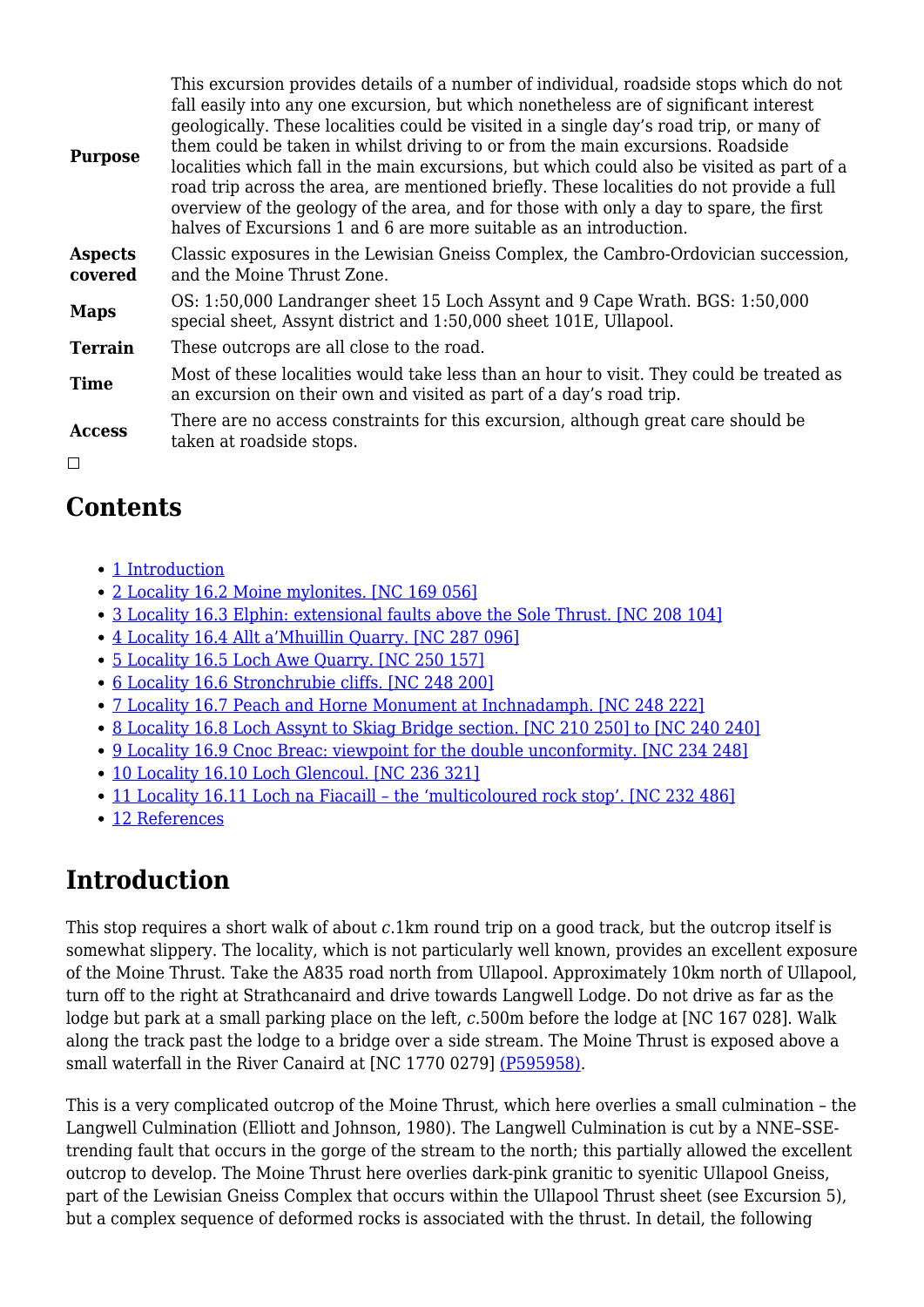sequence can be seen. The River Canaird flows over pink to green, densely fractured Ullapool Gneiss. Above this is *c*.0.5m of fractured quartz arenite, which locally contains pink feldspar and is thought to be Basal Quartzite Member. Above this is a 10–30cm thick layer of white mylonitic carbonate, with anastomosing contacts with another layer of fractured quartz arenite. This is followed by a 10–50cm thick layer of pale green phyllonitic rock with strong anastomosing mylonitic fabric, not unlike the Oystershell Rock seen at Sango Bay (Excursion 14). The protolith of this rock is unclear. Above this is a brittle fault, with locally clayey fault gouge, marking the brittle Moine Thrust. Above the thrust is fractured mylonitic Moine psammite.

## **Locality 16.2 Moine mylonites. [NC 169 056]**

Between Strathcanaird and Knockan, there are good exposures of Moine mylonites in roadside cuttings along the A835 at [NC 169 056]. The exposures are 500m NNE of the turn-off to Achiltibuie; there is a large lay-by on the east side of the road. The road cuts stretch for c.200m and are all composed of psammitic mylonite, becoming more mylonitic towards the west. At the south-western end of the cuttings there are small outcrops of the Salterella Grit and Fucoid Beds members, indicating that the Moine Thrust occurs near the corner; the thrust itself is not exposed.

### **Locality 16.3 Elphin: extensional faults above the Sole Thrust. [NC 208 104]**

Park at a large lay-by on the A835 in the village of Knockan [NC 212 106]. Walk south along the road for c.500m, passing a bed & breakfast, to the road cut at [NC 208 104]. This road cut contains Eilean Dubh Formation dolostones, cut by a thin sill, and shows a number of west-dipping extensional faults, with the bedding in the individual fault blocks dipping fairly steeply eastwards (Coward 1982). This zone of extensional faults overlies the Sole Thrust, which may be represented by a fault breccia at the western end of the road cut. Coward (1982) interpreted the extensional faults as part of a small-scale 'surge zone', where one part of the thrust zone moved farther onto the foreland than adjacent parts, by gravitational spreading of the thickened thrust mass.

## **Locality 16.4 Allt a'Mhuillin Quarry. [NC 287 096]**

Disused quarry just north of the A 837, 2.5km ESE of the Altnacealgach Motel. This location contains some of the best exposures of the rock-type 'borolanite' (pseudoleucite-syenite) in the Loch Borralan Pluton. It is fully described in Locality 10.6.

## **Locality 16.5 Loch Awe Quarry. [NC 250 157]**

This small, intermittently active quarry lies 3.5km north from Ledmore Junction on the A837. The quarry contains excellent exposures of the Fucoid Beds Member, and a variety of trilobites have been found here. The rock splits more easily than at most outcrops of the Fucoid Beds Member, partly because of the quarried nature and partly because it is locally metamorphosed; this also renders the siltstones very splintery and great care should be taken when hammering. The most common species is *Olenellus reticulatus* Peach, 1894, but *O. intermedius* Peach, 1894, *O. lapworthi* Peach and Horne, 1892, and *O. hamoculus* Cowie and McNamara, 1978, have also been found here; this is the type locality for the latter. Other, very rare, components of the fauna include *Salterella*, hyolithids, gastropods, echinoderm fragments and non-articulate brachiopods (Cowie and McNamara, 1978; Prigmore and Rushton, 1999).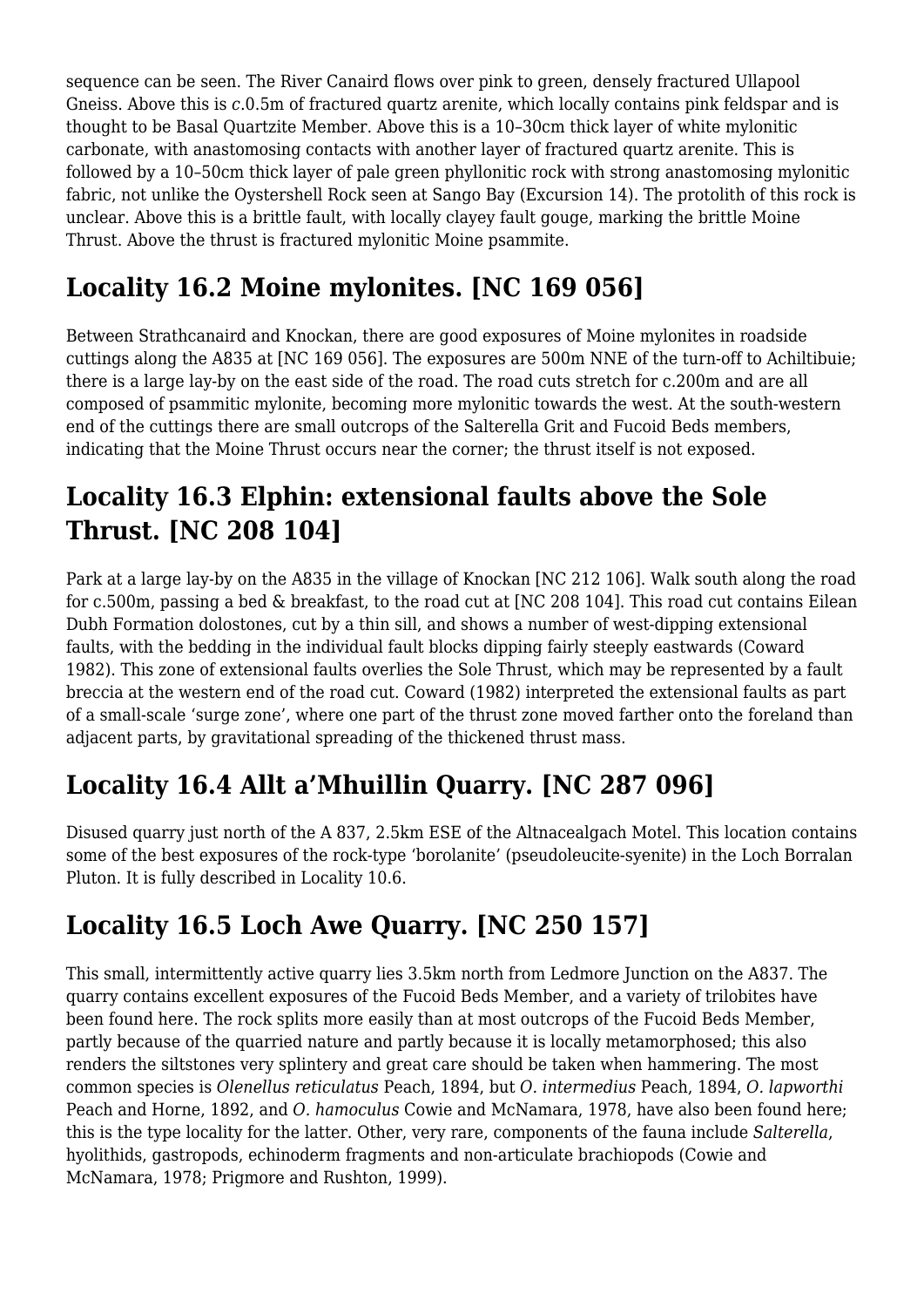## **Locality 16.6 Stronchrubie cliffs. [NC 248 200]**

Park at the large lay-by at [NC 248 200], 2km south of Inchnadamph, and look up at the cliffs to the north-east.

Along the road are outcrops of Pipe Rock Member, which dips some 10° to the east and is part of the foreland. In the rough ground east of the road, scattered outcrops of Fucoid Beds and Salterella Grit members are seen. The lower part of the cliffs to the east consists of dark grey dolostone of the Ghrudaidh Formation, cut by a prominent pale grey sill of vogesite. Above are pale grey banded dolostones of the Eilean Dubh Formation. The dolostones in the lower and middle parts of the cliff dip gently to the east, but steeply dipping slices of pale grey Eilean Dubh dolostone can be seen in the uppermost part of the cliffs to the north-east [\(P667674\).](http://earthwise.bgs.ac.uk/images/3/37/P667674.jpg) These are the Stronchrubie imbricate thrust slices which root into a floor thrust (Stronchrubie Thrust) that runs along the upper part of the cliff, separating gently dipping strata below from deformed, steeper strata above. Further to the east, the Stronchrubie Thrust links with the Traligill Thrust (Excursion 7). Below the Stronchrubie Thrust, the Sole Thrust lies roughly at the base of the cliffs. Here there has only been relatively minor displacement along the Sole Thrust.

## **Locality 16.7 Peach and Horne Monument at Inchnadamph. [NC 248 222]**

On a hillock just west of Inchnadamph, overlooking both Loch Assynt and the Assynt Culmination, is a monument to Benjamin Peach and John Horne, the Geological Survey geologists who were instrumental in the mapping of the Moine Thrust Zone at the end of the 19th century. In 1912 they organised a field-trip to Assynt to summarise their results, and a page of the visitors book, showing the international flavour of this trip, is exhibited in Inchnadamph. The monument was erected in 1930 and the opening ceremony was attended by H. M. Cadell, by then the only surviving member of the original Geological Survey team that mapped the North-west Highlands.

### **Locality 16.8 Loch Assynt to Skiag Bridge section. [NC 210 250] to [NC 240 240]**

Exposures along the A837 near Skiag Bridge, 3km NNW of Inchnadamph [NC 235 244], provide the classic section through the foreland, introducing the different rock types of the area. This section is described in full in Excursion 1.

### **Locality 16.9 Cnoc Breac: viewpoint for the double unconformity. [NC 234 248]**

A large layby on the west side of the A894, some 500m north from Skiag Bridge, provides a good viewpoint of the famed 'double unconformity'. Being on a north facing slope, the view is best photographed early or late in the day

On the south side of Loch Assynt is the hill of Beinn Garbh (539m). At the base is hummocky ground, underlain by rocks of the Lewisian Gneiss Complex [\(P527482\)](http://earthwise.bgs.ac.uk/images/3/34/P527482.jpg). Above this, much of the north face of the hill is formed of flat-lying layers of Torridon Group sandstone (mainly Applecross Formation). The eastern side of Beinn Garbh is a dipslope of Basal Quartzite Member (Eriboll Formation), dipping some 10–15˚ to the east, capping the eastern slopes and giving Beinn Garbh its roughly triangular shape.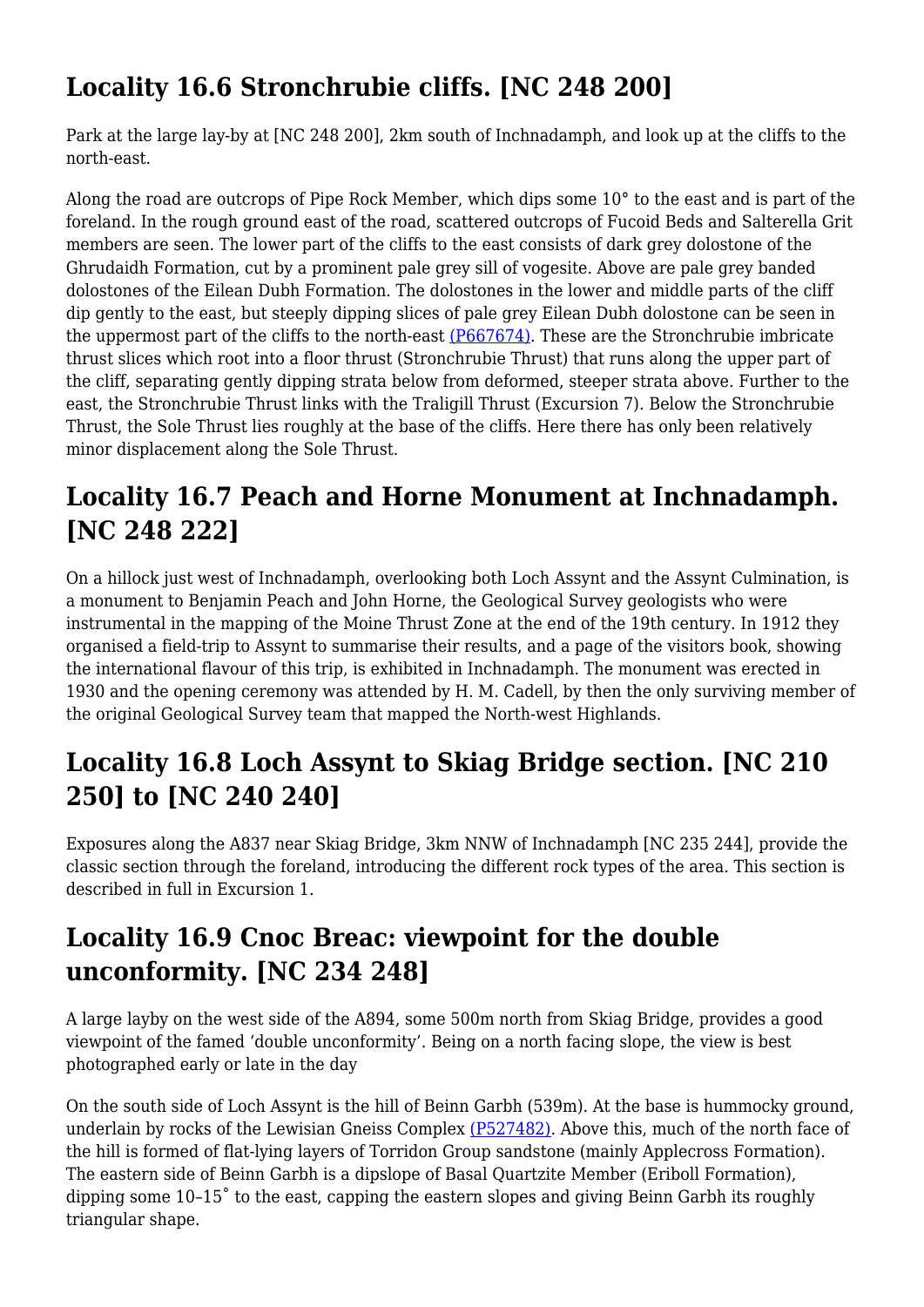The formation of the double unconformity requires the following sequence: (1) deposition of Torridon Group on Lewisian Gneiss Complex, forming the first, Neoproterozoic unconformity; (2) westward tilting (*c*.10– 15˚) and erosion to form a flat peneplain by Cambrian times; (3) deposition of the Eriboll Formation; (4) eastward tilting of *c*.10–15˚.

The double unconformity can be regarded as the intersection of two approximately planar surfaces. On the southern shore of Loch Assynt, this intersection is positioned *c*.100m above loch level. In contrast, on the northern shore of Loch Assynt, the double unconformity lies some 10–20m below loch level, some 500m west of Skiag Bridge. The double unconformity can thus be used to accurately constrain the displacement along the Loch Assynt Fault (Krabbendam and Leslie, 2010), which records both pre-and post-thrust movement.

## **Locality 16.10 Loch Glencoul. [NC 236 321]**

A viewpoint on the A894 at Unapool with an SNH interpretative panel offers one of the classical geological views [\(P500377\)](http://earthwise.bgs.ac.uk/images/6/61/P500377.jpg). On the hill north of Loch Glencoul, the easterly-dipping Glencoul Thrust emplaces rocks of the Lewisian Gneiss Complex (forming the hummocky topography on the upper slopes of Beinn Aird da Loch) over cliffs of pink Cambrian quartz arenite of the Eriboll Formation, which in turn rests unconformably upon Lewisian gneiss of the foreland. Note that Krabbendam and Leslie (2004) argue that the Glencoul Thrust Sheet terminates against a lateral ramp along Loch Glencoul, and that the Lewisian gneiss to the north of Loch Glencoul is continuous with that forming the Ben More Thrust Sheet farther south-east.

Further to the east, the Stack of Glencoul is visible. This hill is composed of mylonites of the Moine Supergroup and Eriboll Formation. The Moine Thrust is exposed at the base of the west face of the Stack (see Excursion 9).

### **Locality 16.11 Loch na Fiacaill – the 'multicoloured rock stop'. [NC 232 486]**

Some 2.5km north of Laxford Bridge, on the A838, is a large lay-by with an interpretational panel. Road cuts opposite the lay-by give a good introduction to the complexities of the Lewisian Gneiss Complex, and three main elements can be seen [\(See image\).](http://earthwise.bgs.ac.uk/index.php?title=Special:Upload&wpDestFile=EGS_NWH_FIG_115.jpg) Grey quartzo-feldspathic gneisses show a well developed gneissosity, dipping gently to the south. Dark-green to black amphibolite-bearing basic sheets also dip gently south and are approximately parallel to the gneissosity. However, detailed examination along the contacts shows that the basic sheets have cross-cutting relationships with the gneiss. The basic sheets are probably Scourie Dykes, but have been deformed and generally contain a fabric. Clearly, the Scourie Dykes intruded the gneisses at a relatively high angle and have been deformed into sub-parallelism to the gneissosity by later deformation. Both the gneisses and the basic sheets are cut by a swarm of pegmatitic granite sheets, some of which show boudinage. One of these granite sheets has been dated at *c*.1855 Ma (Friend and Kinny, 2001); these are Laxfordian granites, similar to those seen on the south side of the Laxford Shear Zone at Tarbet (Excursion 13). However, this locality lies to the north of the Laxford Shear Zone, in the Rhiconich Terrane.

### **[References](http://earthwise.bgs.ac.uk/index.php/References_-_Geological_excursion_guide_to_the_North-west_Highlands_of_Scotland)**

At all times follow: [The Scottish Access Codea](http://www.outdooraccess-scotland.com/the-act-and-the-code/introduction)nd [Code of conduct for](https://www.scottishgeology.com/where-to-go/geological-fieldwork-code/) [geological field work](https://www.scottishgeology.com/where-to-go/geological-fieldwork-code/)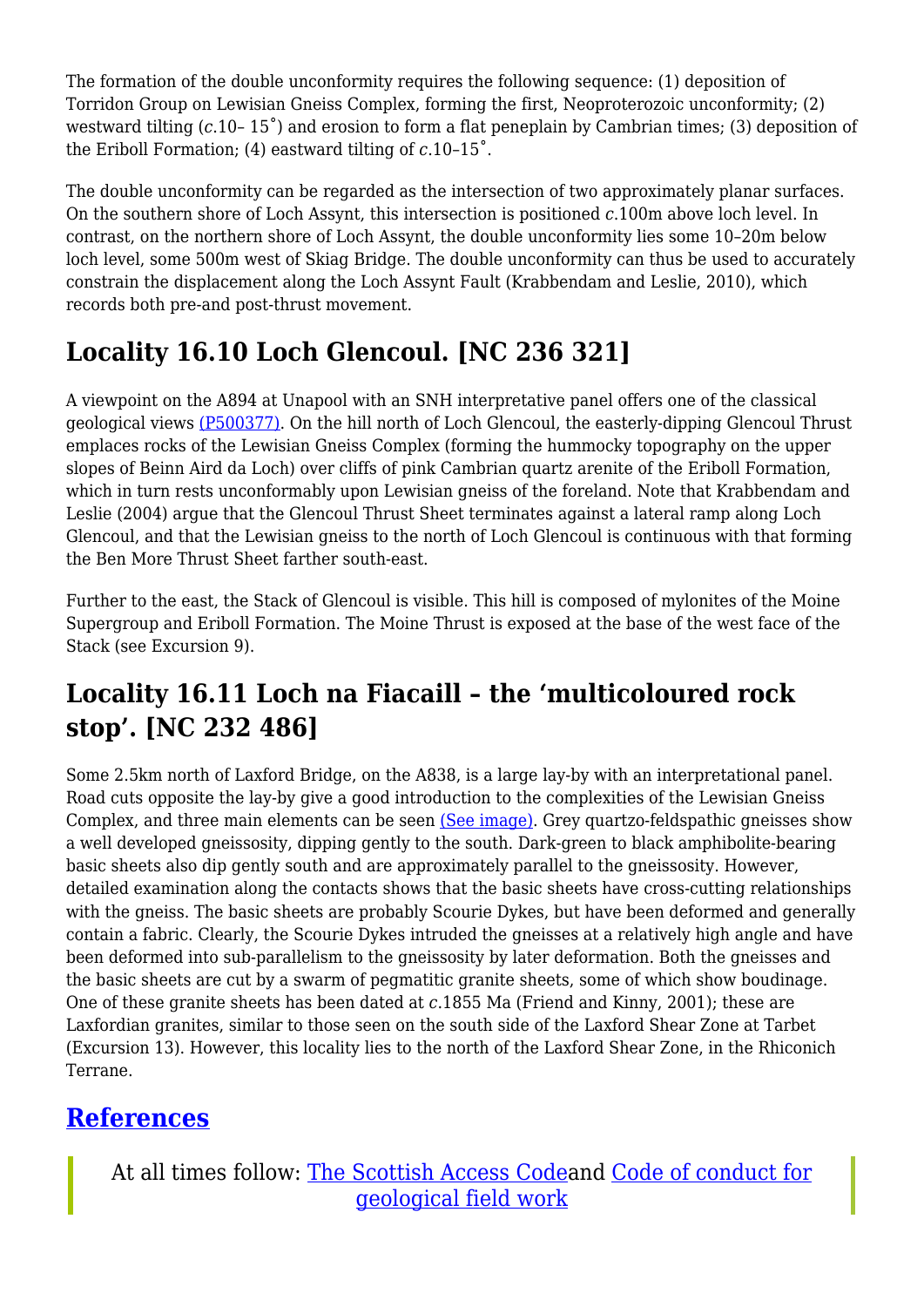Retrieved from

'[http://earthwise.bgs.ac.uk/index.php?title=Roadside\\_stops\\_around\\_the\\_North-west\\_Highlands\\_-\\_an\\_](http://earthwise.bgs.ac.uk/index.php?title=Roadside_stops_around_the_North-west_Highlands_-_an_excursion&oldid=24137) [excursion&oldid=24137'](http://earthwise.bgs.ac.uk/index.php?title=Roadside_stops_around_the_North-west_Highlands_-_an_excursion&oldid=24137) [Categories:](http://earthwise.bgs.ac.uk/index.php/Special:Categories)

[Pages with broken file links](http://earthwise.bgs.ac.uk/index.php?title=Category:Pages_with_broken_file_links&action=edit&redlink=1)

[2. Northern Highlands](http://earthwise.bgs.ac.uk/index.php/Category:2._Northern_Highlands)

### **Navigation menu**

### **Personal tools**

- Not logged in
- [Talk](http://earthwise.bgs.ac.uk/index.php/Special:MyTalk)
- [Contributions](http://earthwise.bgs.ac.uk/index.php/Special:MyContributions)
- [Log in](http://earthwise.bgs.ac.uk/index.php?title=Special:UserLogin&returnto=Roadside+stops+around+the+North-west+Highlands+-+an+excursion&returntoquery=action%3Dmpdf)
- [Request account](http://earthwise.bgs.ac.uk/index.php/Special:RequestAccount)

#### **Namespaces**

- [Page](http://earthwise.bgs.ac.uk/index.php/Roadside_stops_around_the_North-west_Highlands_-_an_excursion)
- [Discussion](http://earthwise.bgs.ac.uk/index.php?title=Talk:Roadside_stops_around_the_North-west_Highlands_-_an_excursion&action=edit&redlink=1)

 $\Box$ 

### **Variants**

#### **Views**

- [Read](http://earthwise.bgs.ac.uk/index.php/Roadside_stops_around_the_North-west_Highlands_-_an_excursion)
- [Edit](http://earthwise.bgs.ac.uk/index.php?title=Roadside_stops_around_the_North-west_Highlands_-_an_excursion&action=edit)
- [View history](http://earthwise.bgs.ac.uk/index.php?title=Roadside_stops_around_the_North-west_Highlands_-_an_excursion&action=history)
- [PDF Export](http://earthwise.bgs.ac.uk/index.php?title=Roadside_stops_around_the_North-west_Highlands_-_an_excursion&action=mpdf)

 $\overline{\phantom{a}}$ 

### **More**

#### **Search**

Search Go

### **Navigation**

- [Main page](http://earthwise.bgs.ac.uk/index.php/Main_Page)
- [Recent changes](http://earthwise.bgs.ac.uk/index.php/Special:RecentChanges)
- [Random page](http://earthwise.bgs.ac.uk/index.php/Special:Random)
- [Help about MediaWiki](https://www.mediawiki.org/wiki/Special:MyLanguage/Help:Contents)